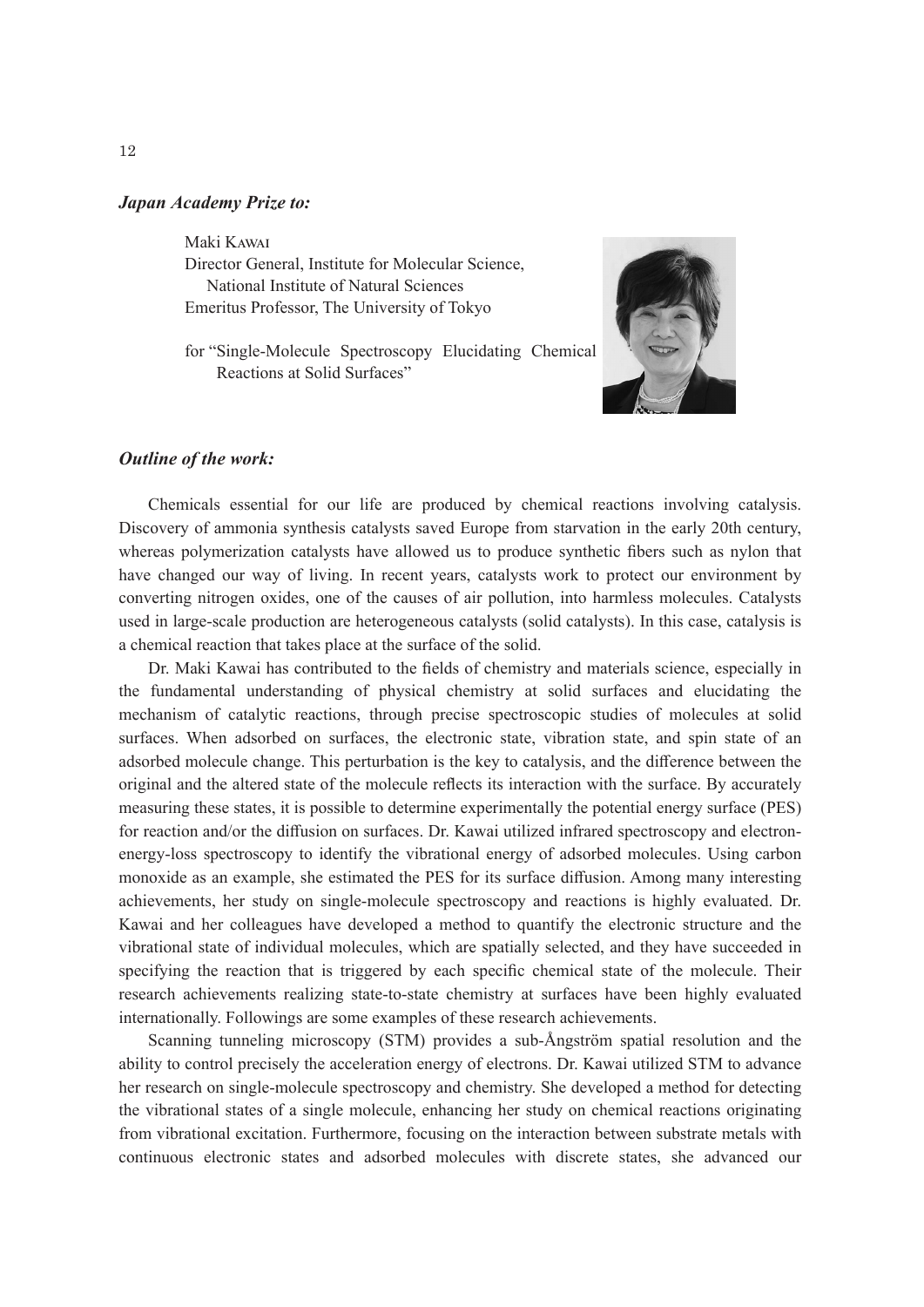understanding of the spin state of the adsorption system. In particular, she determined the relationship between the molecular vibration excited by tunneling electrons and the reaction coordinate. When a molecule is vibrationally excited, a chemical reaction will take place with a certain probability. By experimentally obtaining the relationship between the reaction probability and the accelerating energy of the tunneling electrons, a vibrational spectrum is obtained, which is called an "STM action spectrum." Precise analysis was realized based on a theoretical simulation. The development of a method (action spectrum) for acquiring the vibration spectrum of a single molecule on the surface was a remarkable achievement that has been highly evaluated worldwide. Molecules with unpaired spins (magnetic molecules) interact with the electrons of the substrate metal to develop an electronic state unique to the adsorbed molecular system. Depending on the strength and symmetry of the adsorption, this spin state differs. If the interaction is too strong, the spin state disappears. If it is very weak, the spin state survives. A Fano-shaped Kondo state appears in between. Dr. Kawai studied the changes in these states and showed that the spin system depends on the distance between the isolated spin and the metal in the molecule, and that the degree of orbital freedom depends on the symmetry of the adsorption site. This led to the world's first discovery of the emergence of an exotic Kondo state, which contributed to the development of lowdimensional physical properties on solid surfaces.

In addition to single-molecular spectroscopy, Dr. Kawai has conducted research on the electronic state of oxygen defect sites on the surface of titanium dioxide (Titania), which is a wellknown photocatalyst. By atomically specifying the electronic structure of Titania through STM, she found that the defect state appears in the band gap at the higher edge of the occupied state, where the state is found to spread wide to about five lattices. This is an important finding related to the properties of the small polaron formed in titanium dioxide.

As mentioned above, Dr. Maki Kawai has been conducting highly unique research on chemistry using solid surfaces as the reaction platform. Based on precise observations in spectroscopy, she has performed research on the reaction behavior of single molecules and microscopic studies on the electronic state of solid surfaces. Dr. Kawai has contributed not only to the field of chemistry, but also to condensed matter science. These outstanding achievements have been highly evaluated in Japan and abroad. She has been awarded the Chemical Society of Japan Award, Medal with Purple Ribbon, L'Oreal-UNESCO Women in Science Award, and AVS Medard W. Welch Award.

## **List of Main Publications**

- 1. "The mechanism of the reaction between  $NO<sub>x</sub>$  and  $NH<sub>3</sub>$  on  $V<sub>2</sub>O<sub>5</sub>$  in the presence of oxygen", M. Takagi (M. Kawai), T. Kawai, M. Soma, T. Onishi and K. Tamaru, *J. Catal.* **50**, 441–446 (1977).
- 2. "The electronic state of supported rhodium catalysts and the selectivity for the hydrogenation of carbon monoxide", M. Kawai, M. Uda and M. Ichikawa, *J. Phys. Chem*. **89**, 1654–1656 (1985).
- 3. "Formation of Y-Ba-Cu-O superconducting film by a spray pyrolysis method", M. Kawai, T. Kawai, H. Masuhira and M. Takahasi, *Jpn. J. Appl. Phys*. **26,** L1740–L1742 (1987).
- 4. "Molecular beam epitaxy study of Bi<sub>2</sub>Sr<sub>2</sub>CuO<sub>x</sub> using NO<sub>2</sub> as an oxidizing agent", S. Watanabe, M. Kawai and T. Hanada, *Jpn. J. Appl. Phys*. **29,** L1111–L1113 (1990).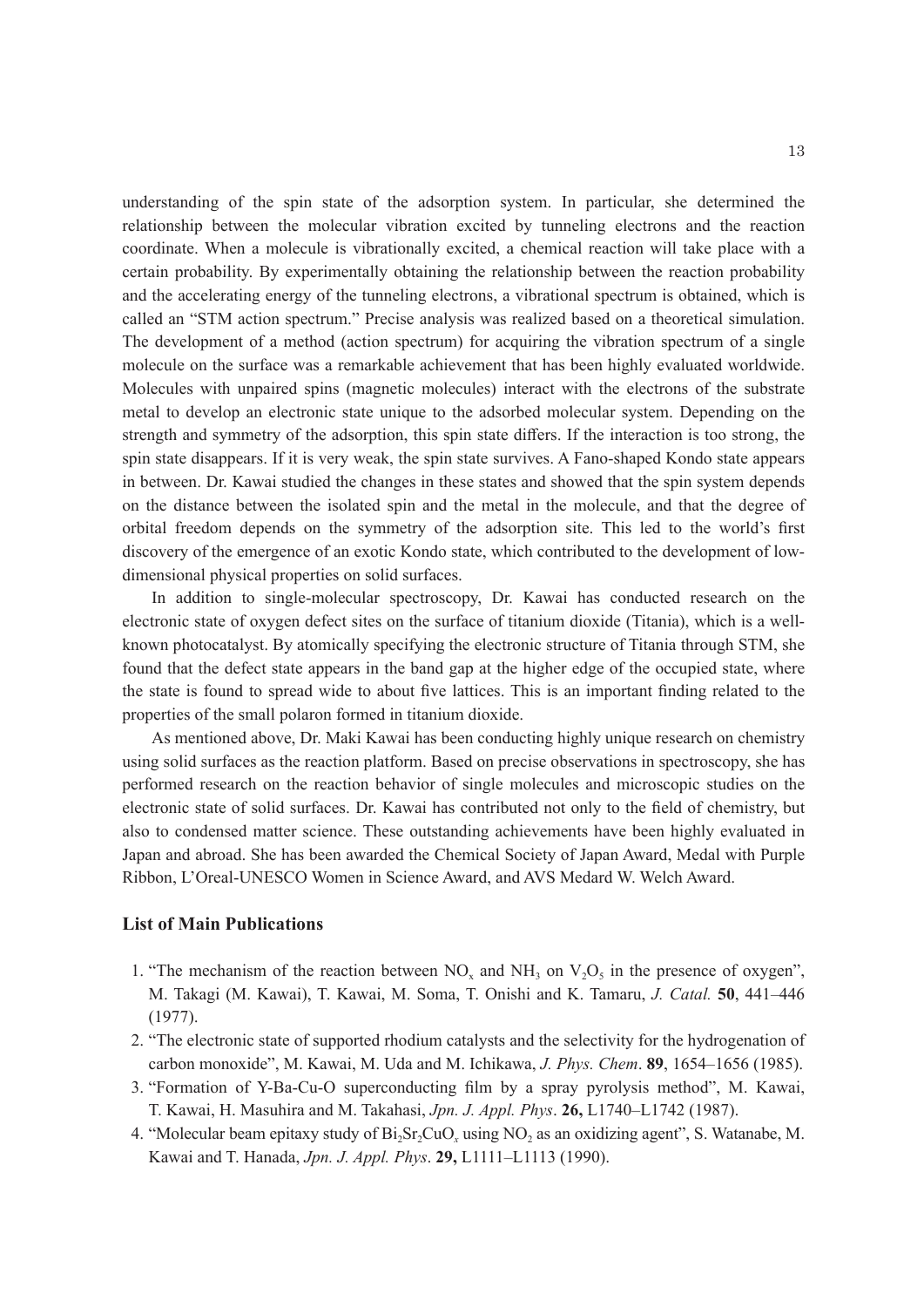- 5. "Structure and electronic state of the  $TiO<sub>2</sub>$  and SrO terminated SrTiO<sub>3</sub>(100) surfaces", T. Hikita, T. Hanada, M. Kudo and M. Kawai, *Surf. Sci.* **287–288**, 377–381 (1993).
- 6. "Site conversion of CO on Ni(100): Binding-energy difference and role of low-energy hindered vibrations", J. Yoshinobu, N. Takagi and M. Kawai, *Chem. Phys. Lett.* **211,** 48–52 (1993).
- 7. "Temporal and local reduction of a potential energy well under dynamic equilibrium: CO on Ni(100)", N. Takagi, J. Yoshinobu and M. Kawai, *Phys. Rev. Lett.* **73,** 292–295 (1994).
- 8. "Thermal excitation of oxygen species as a trigger for the CO oxidation on  $Pt(111)$ ", J. Yoshinobu and M. Kawai, *J. Chem. Phys.* **103**, 3220–3229 (1995).
- 9. "Surface potential of ferroelectric thin films investigated by scanning probe microscopy", X. Q. Chen, H. Yamada, T. Horiuchi, K. Matsushige, S. Watanabe, M. Kawai and P. S. Weiss, *J. Vac. Sci. Technol. B* **17**, 1930–1934 (1999).
- 10. "Single-molecule reaction and characterization by vibrational excitation", Y. Kim, T. Komeda and M. Kawai, *Phys. Rev. Lett.* **89**, 126104 (2002).
- 11. "Lateral hopping of molecules induced by excitation of internal vibration mode", T. Komeda, Y. Kim, M. Kawai, B. N. J. Persson and H. Ueba, *Science* **295**, 2055–2058 (2002).
- 12. "An HREELS study of alkanethiol self-assembled monolayers on Au(111)", H. S. Kato, J. Noh, M. Hara and M. Kawai, *J. Phys. Chem. B* **106**, 9655–9658 (2002).
- 13. "Conduction and valence band positions of Ta<sub>2</sub>O<sub>5</sub>, TaON, and Ta<sub>3</sub>N<sub>5</sub> by UPS and electrochemical methods", W.-J. Chun, A. Ishikawa, H. Fujisawa, T. Takata, J. N. Kondo, M. Hara, M. Kawai, Y. Matsumoto and K. Domen, *J. Phys. Chem. B* **107**, 1798–1803 (2003).
- 14. "Local chemical reaction of benzene on Cu(110) via STM-induced excitation", T. Komeda, Y. Kim, Y. Fujita, Y. Sainoo and M. Kawai, *J. Chem. Phys.* **120**, 5347–5352 (2004).
- 15. "Investigation of the electronic interaction between  $TiO<sub>2</sub>(110)$  surfaces and Au clusters by PES and STM", T. Minato, T. Susaki, S. Shiraki, H. S. Kato, M. Kawai and K. Aika, *Surf. Sci.* **566– 568**, 1012–1017 (2004).
- 16. "Excitation of molecular vibrational modes with inelastic scanning tunneling microscopy processes: Examination through action spectra of *cis*-2-butene on Pd(110)", Y. Sainoo, Y. Kim, T. Okawa, T. Komeda, H. Shigekawa and M. Kawai, *Phys. Rev. Lett.* **95**, 246102 (2005).
- 17. "Controlled fabrication of 1D molecular lines across the dimer rows on the  $Si(100)-(2\times1)$ -H surface through the radical chain reaction", Md. Z. Hossain, H. S. Kato and M. Kawai, *J. Am. Chem. Soc.* **127**, 15030–15031 (2005).
- 18. "Surface structure and interface dynamics of alkanethiol self-assembled monolayers on Au(111)", J. Noh, H. S. Kato, M. Kawai and M. Hara, *J. Phys. Chem. B* **110**, 2793–2797 (2006).
- 19. "Hierarchical chiral framework based on a rigid adamantane tripod on Au(111)", S. Katano, Y. Kim, H. Matsubara, T. Kitagawa and M. Kawai, *J. Am. Chem. Soc.* **129**, 2511–2515 (2007).
- 20. "Reversible control of hydrogenation of a single molecule", S. Katano, Y. Kim, M. Hori, M. Trenary and M. Kawai, *Science* **316**, 1883–1886 (2007).
- 21. "Role of molecular orbitals near the Fermi level in the excitation of vibrational modes of a single molecule at a scanning tunneling microscope junction", M. Ohara, Y. Kim, S. Yanagisawa, Y. Morikawa and M. Kawai, *Phys. Rev. Lett.* **100**, 136104 (2008).
- 22. "The electronic structure of oxygen atom vacancy and hydroxyl impurity defects on titanium dioxide (110) surface", T. Minato, Y. Sainoo, Y. Kim, H. S. Kato, K. Aika, M. Kawai, J. Zhao,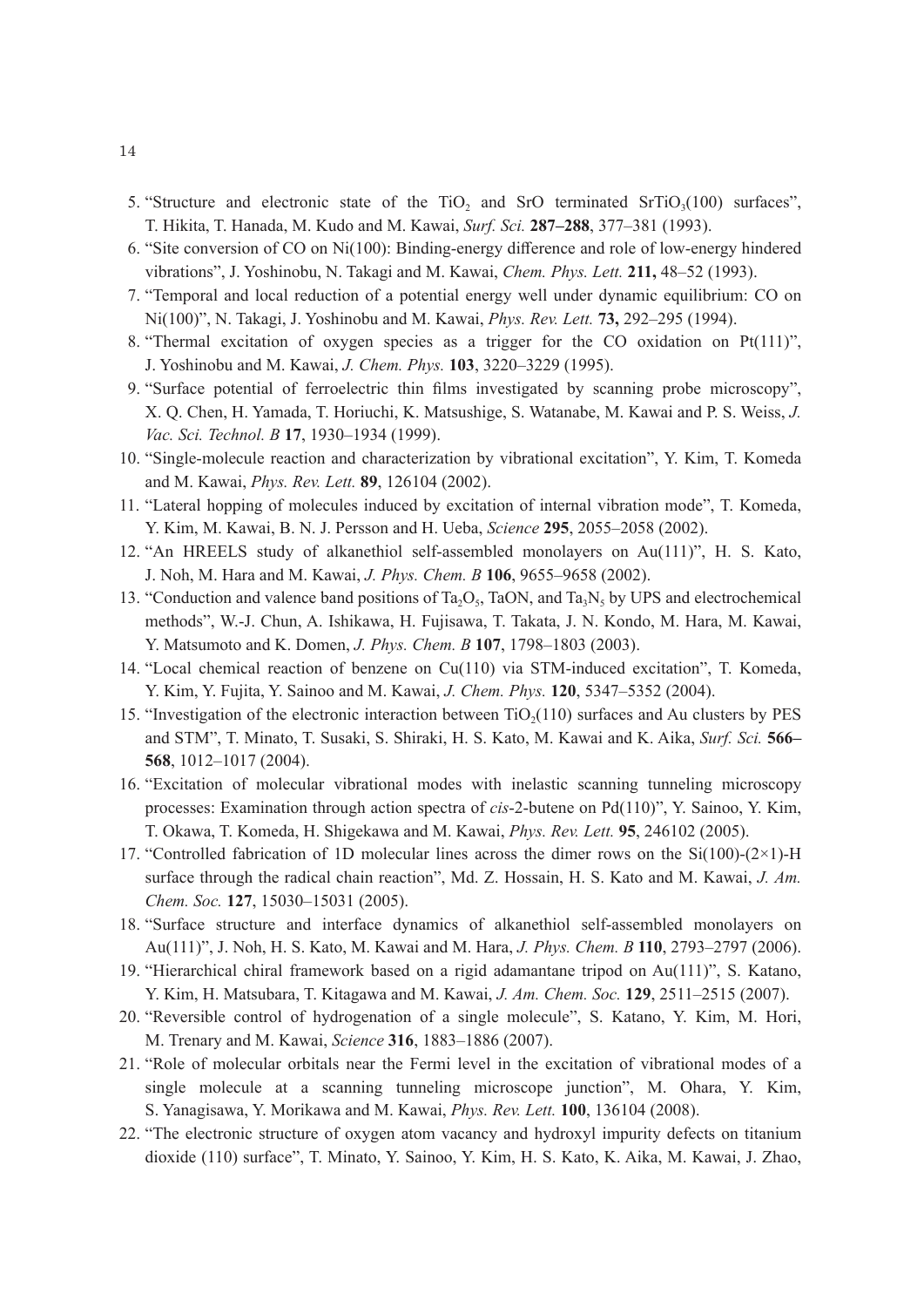H. Petek, T. Huang, W. He, B. Wang, Z. Wang, Y. Zhao, J. Yang and J. G. Hou, *J. Chem. Phys.*  **130**, 124502 (2009).

- 23. "Adsorption-induced switching of magnetic anisotropy in a single iron(II) phthalocyanine molecule on an oxidized Cu(110) surface", N. Tsukahara, K. Noto, M. Ohara, S. Shiraki, N. Takagi, Y. Takata, J. Miyawakai, M. Taguchi, A. Chainani, S. Shin and M. Kawai, *Phys. Rev. Lett.* **102**, 167203 (2009).
- 24. "State-selective dissociation of a single water molecule on an ultrathin MgO film", H.-J. Shin, J. Jung, K. Motobayashi, S. Yanagisawa, Y. Morikawa, Y. Kim and M. Kawai, *Nat. Mater.* **9**, 442–447 (2010).
- 25. "Evolution of Kondo resonance from a single impurity molecule to the two-dimensional lattice", N. Tsukahara, S. Shiraki, S. Itou, N. Ohta, N. Takagi and M. Kawai, *Phys. Rev. Lett.*  **106**, 187201 (2011).
- 26. "Symmetry-driven novel Kondo effect in a molecule", E. Minamitani, N. Tsukahara, D. Matsunaka, Y. Kim, N. Takagi and M. Kawai, *Phys. Rev. Lett.* **109**, 086602 (2012).
- 27. "Structure of silicene grown on Ag(111)", C.-L. Lin, R. Arafune, K. Kawahara, N. Tsukahara, E. Minamitani, Y. Kim, N. Takagi and M. Kawai, *Appl. Phys. Express* **5**, 045802 (2012).
- 28. "Chemically homogeneous and thermally reversible oxidation of epitaxial graphene", Md. Z. Hossain, J. E. Johns, K. H. Bevan, H. J. Karmel, Y. T. Liang, S. Yoshimoto, K. Mukai, T. Koitaya, J. Yoshinobu, M. Kawai, A. M. Lear, L. L. Kesmodel, S. L. Tait and M. C. Hersam, *Nat. Chem.* **4,** 305–309 (2012).
- 29. "Substrate-induced symmetry breaking in silicene", C.-L. Lin, R. Arafune, K. Kawahara, M. Kanno, N. Tsukahara, E. Minamitani, Y. Kim, M. Kawai and N. Takagi, *Phys. Rev. Lett.* **110**, 076801 (2013).
- 30. "Structural transition of silicene on Ag(111)", R. Arafune, C.-L. Lin, K. Kawahara, N. Tsukahara, E. Minamitani, Y. Kim, N. Takagi and M. Kawai, *Surf. Sci.* **608**, 297–300 (2013).
- 31. "Transport characteristics of a single  $C_{60}$ -molecule junction revealed by multiple Andreev reflections", R. Hiraoka, R. Arafune, N. Tsukahara, M. Kawai and N. Takagi, *Phys. Rev. B* **90**, 241405 (2014).
- 32. "Silicene on Ag(111): Geometric and electronic structures of a new honeycomb material of Si", N. Takagi, C.-L. Lin, K. Kawahara, E. Minamitani, N. Tsukahara, M. Kawai and R. Arafune, *Prog. Surf. Sci.* **90**, 1–20 (2015).
- 33. "Action spectroscopy for single-molecule reactions—Experiments and theory", Y. Kim, K. Motobayashi, T. Frederiksen, H. Ueba and M. Kawai, *Prog. Surf. Sci.* **90**, 85–143 (2015).
- 34. "One-dimensional edge state of Bi thin film grown on Si(111)", N. Kawakami, C.-L. Lin, M. Kawai, R. Arafune and N. Takagi, *Appl. Phys. Lett.* **107**, 031602 (2015).
- 35. "Confinement of the Pt(111) surface state in graphene nanoislands", H. W. Kim, S. Takemoto, E. Minamitani, T. Okada, T. Takami, K. Motobayashi, M. Trenary, M. Kawai, N. Kobayashi and Y. Kim, *J. Phys. Chem. C* **120**, 345–349 (2016).
- 36. "The role of thermal excitation in the tunneling-electron-induced reaction: Dissociation of dimethyl disulfide on Cu(111)", K. Motobayashi, Y. Kim, M. Ohara, H. Ueba and M. Kawai, *Surf. Sci.* **643**, 18–22 (2016).
- 37. "Impact of reduced symmetry on magnetic anisotropy of a single iron phthalocyanine molecule